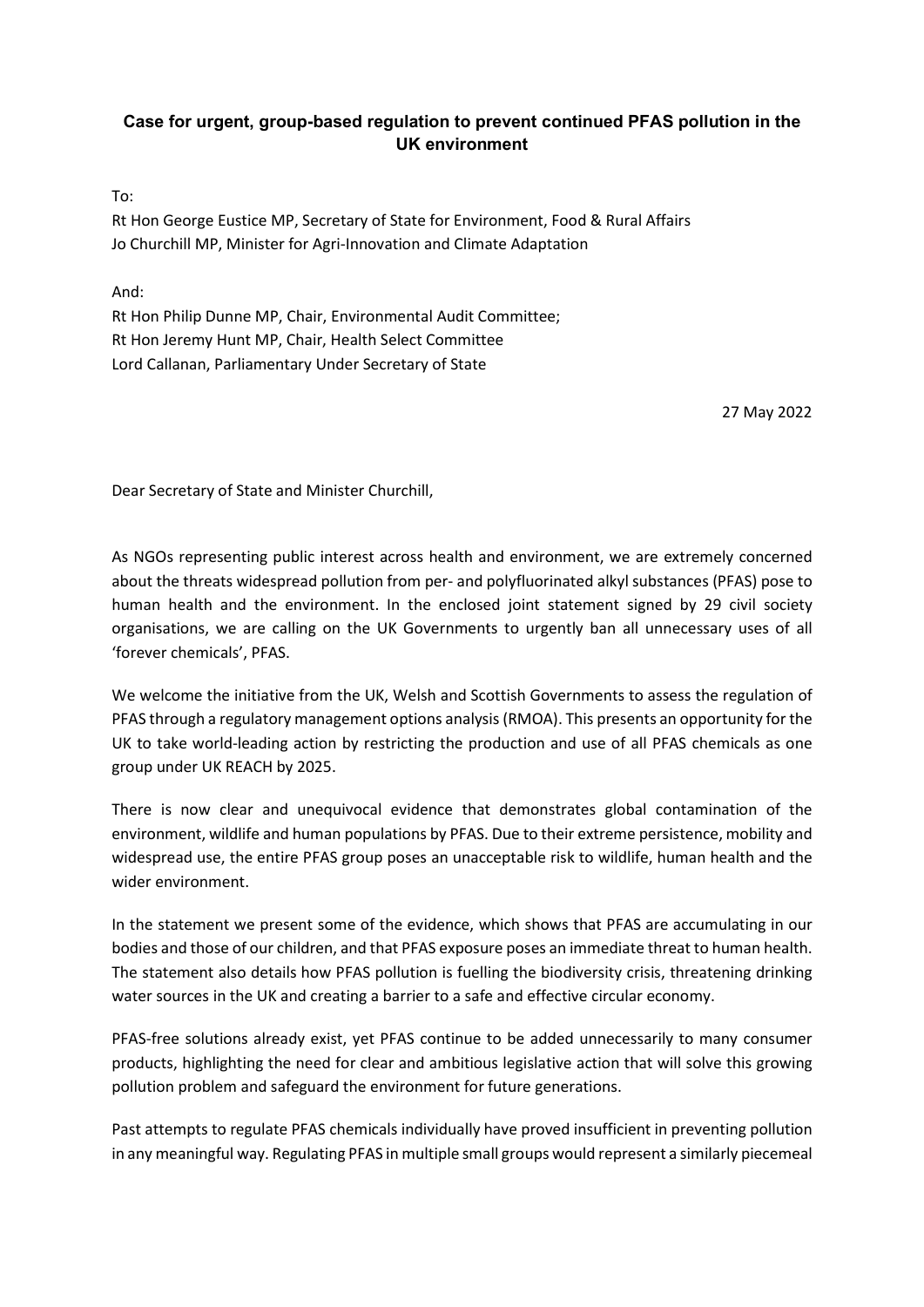approach, ignoring growing evidence of collective risk across the full chemical group and undermining the voluntary efforts already underway across various UK retail and industry sectors.

The only way to effectively prevent PFAS pollution in the UK environment, and to protect future generations from the impact of the most persistent human-made chemicals known to date, is to implement an urgent and timelined phase-out of all unnecessary uses of all PFAS.

We strongly urge the UK Governments to take this opportunity to implement stringent, group-based legislation, to eliminate all unnecessary sources of these harmful chemicals, and to drive innovation towards safer and greener alternatives.

We welcome further engagement on this issue and look forward to your response.

Yours sincerely,

Dr Richard Benwell, Chief Executive Officer, Wildlife and Countryside Link Sandy Luk, Chief Executive Officer, Marine Conservation Society Dr Michael Warhurst, Executive Director, CHEM Trust Thalie Martini, Chief Executive Officer, Breast Cancer UK Catherine Gunby, Executive Director, Fidra Prashant Vaze, Director and Treasurer, Green House Think Tank Susan Davies, Chief Executive Officer, Scottish Seabird Centre Janet Newsham, Chair, Hazard Campaign, and Coordinator, Greater Manchester Hazard Centre Jacquie Loughrey, Education and Prevention Officer, Pink Ladies Cancer Support Group Nick Measham, Chief Executive Officer, Salmon & Trout Conservation Chris Butler-Stroud, Chief Executive Officer, Whale and Dolphin Conservation Dr Rob Collins, Director Policy and Science, The Rivers Trust Shaun Spiers, Executive Director, Green Alliance Phoebe Clay, Director, Unchecked UK Kate Metcalfe, Co-Director, Women's Environment Network Jamie Page, Chief Executive, Cancer Prevention